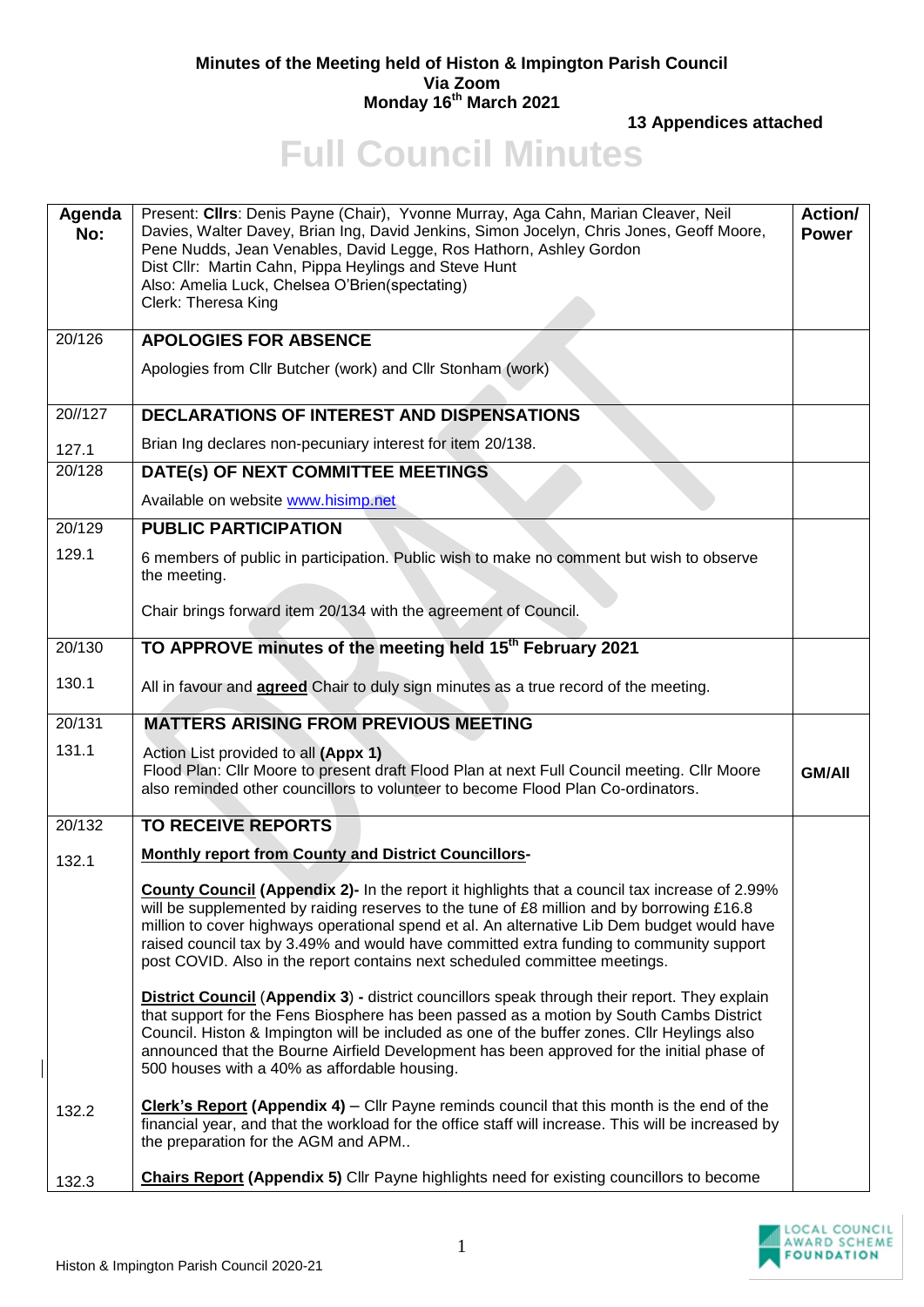|                 | mentors for new councillors. Cllr Venables agreed with this idea as being a new councillor<br>has come with its struggles. Cllr Ing to organise function when Covid restrictions are lifted for<br>all councillors to meet. Large majority of council were supportive of this idea.                                                                                                                                                                                                                                                                                                                                                                                                                                                                                                                                                                                                                                       |               |
|-----------------|---------------------------------------------------------------------------------------------------------------------------------------------------------------------------------------------------------------------------------------------------------------------------------------------------------------------------------------------------------------------------------------------------------------------------------------------------------------------------------------------------------------------------------------------------------------------------------------------------------------------------------------------------------------------------------------------------------------------------------------------------------------------------------------------------------------------------------------------------------------------------------------------------------------------------|---------------|
| 20/133          | To Confirm the arrangements for the Annual Parish Meeting and Annual<br><b>General Meeting (Appendix 6)</b><br>Paper prosed moving of APM and AGM in order to facilitate remote version of these<br>meetings. Proposed dates were April 26 <sup>th</sup> for the APM and May 4 <sup>th</sup> for the AGM. Both                                                                                                                                                                                                                                                                                                                                                                                                                                                                                                                                                                                                            |               |
|                 | meeting s will start at 7.30 p.m. Cllr Payne proposed motion as in paper, Cllr Ing seconds. All<br>in favour. Office staff to organise the scheduling of these meetings.                                                                                                                                                                                                                                                                                                                                                                                                                                                                                                                                                                                                                                                                                                                                                  | <b>Office</b> |
| 20/134          | To agree a program to enable the acquisition of Long Meadow and the Croft<br><b>Close Set Aside for the community (Appendix 7)</b>                                                                                                                                                                                                                                                                                                                                                                                                                                                                                                                                                                                                                                                                                                                                                                                        |               |
|                 | Cllr Jenkins provided an overview as per his paper. Items covered included:<br>Two areas of land being purchased on the basis that the land is for the use of the<br>community;<br>The best option for managing and maintaining the land is to give to the Parish<br>Council;<br>Parish Council is to set up a charity in order to payback the original purchasers;<br>Charity will take time to set up so Parish Council may have to step in to enable the<br>purchase to take place;<br>Pledges of funding from the community to enable purchase;<br>Parish Council will also underwrite the ongoing costs of upkeep, although it is<br>intended to be a zero cost item going forward, with extra funds being raised for this;<br>A great opportunity to secure widely used areas for access by the Public.                                                                                                             |               |
|                 | Councillors raised concerns over residents recalling their pledges due to being promised<br>something that they believe is not delivered, CIIr Jenkins assured Council that the pledges<br>are for the land to just be public access nothing more has been promised. Cllr Jones asked if<br>there would be restrictions on the land being sold in the future, Cllr Jenkins explained charity<br>would be set up in such a way as to protect the areas. Cllr Davies advised caution in<br>expecting large amount of money to be raised from the community.                                                                                                                                                                                                                                                                                                                                                                 |               |
|                 | Cllr Jenkins proposed the motion, Cllr Payne seconded. All in favour to agree motion.<br><b>WORKING PARTY/TASK &amp; FINISH GROUP REPORTS</b>                                                                                                                                                                                                                                                                                                                                                                                                                                                                                                                                                                                                                                                                                                                                                                             |               |
| 20/135<br>135.1 | Neighbourhood Plan- Cllr Jenkins gave update. The Neighbourhood Plan will go to<br>referendum on the first Thursday of May. Booklet will be designed and printed in April with the<br>assistance of local businesses, for which funding was requested. An update will be produced<br>on the HI Plan website to promote this. Cllr Jenkins proposed, Cllr Payne seconds. All in<br>favour.                                                                                                                                                                                                                                                                                                                                                                                                                                                                                                                                 |               |
| 135.2           | <b>East Impington:</b><br>To receive progress report on Cambridge Science Park North Task and Finish<br>Group (CSPN TFG)<br>To agree to approve the Position Statement for the CSPN project as a<br>communication from the CSPN TFG for Trinity and Histon Residents. (Appendix 8)<br>Councillors are encouraged to contact Cllr Murray with any improvements they have. Cllr<br>Murray has recorded milestones and presents them to Council. Cllr Venables questions how<br>this development can be done as the land is green belt. Cllr Ing gives clarity that the land is<br>outside existing neighbourhood plans green belt. Clarity is given that the working group does<br>not support the Trinity application but instead they are working to get the best possible result<br>from it. Cllr Murray proposed, Cllr Jones seconds. Cllrs Davies and Venables abstain from the<br>vote, 13 in favour, motion carried. | YM            |
| 135.3           | Newsletter Editorial - no update<br>Drainage Working Party- no update                                                                                                                                                                                                                                                                                                                                                                                                                                                                                                                                                                                                                                                                                                                                                                                                                                                     |               |

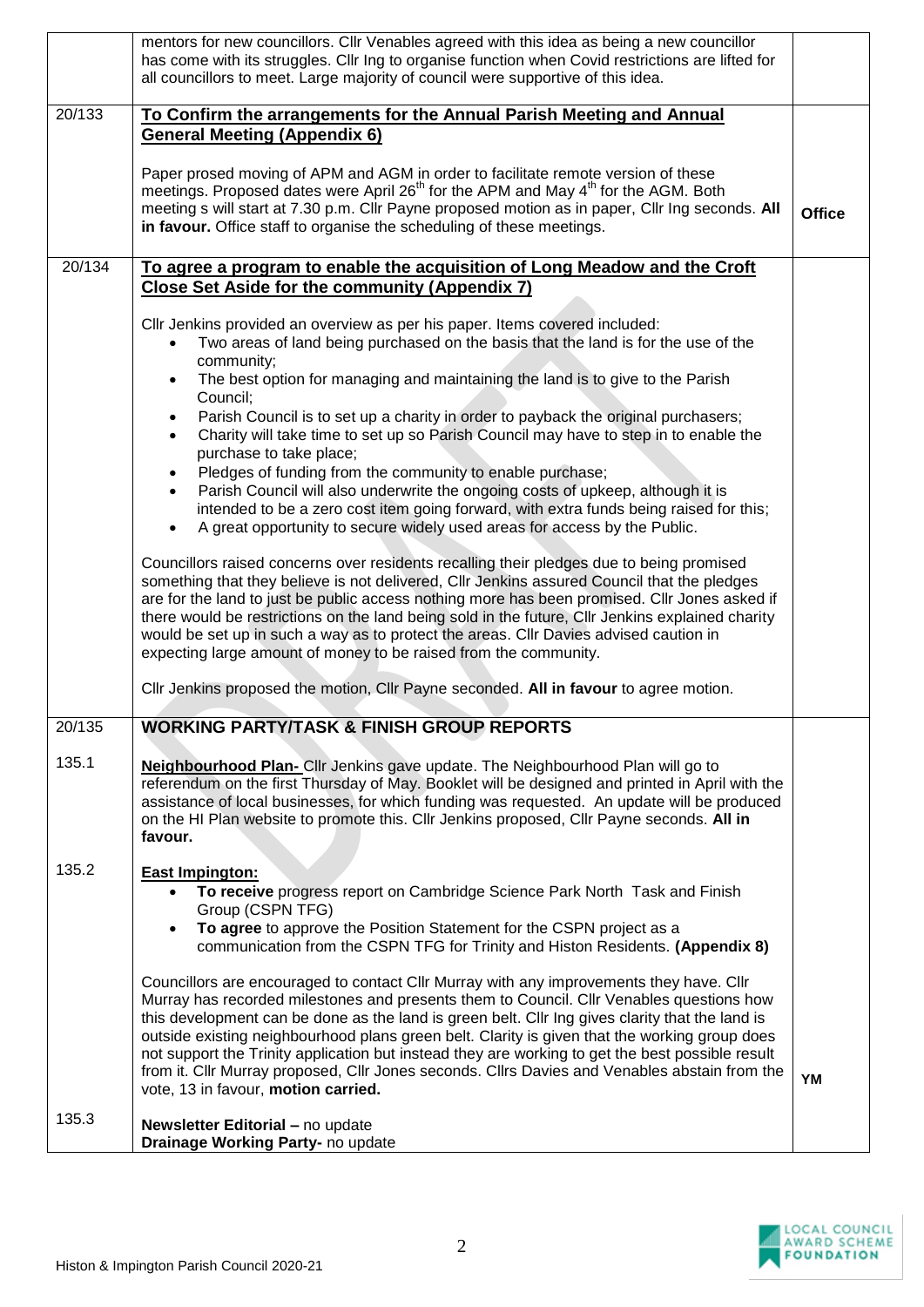|        | Climate Emergency- Cllr Hathorn advises that the new highways working party for electrical<br>charging points will come under the Climate Emergency group<br>Public Art- no update                                                                                                                                                                                                                                                                                                                      |                       |
|--------|---------------------------------------------------------------------------------------------------------------------------------------------------------------------------------------------------------------------------------------------------------------------------------------------------------------------------------------------------------------------------------------------------------------------------------------------------------------------------------------------------------|-----------------------|
| 135.4  | <b>Committee Chair Reports</b>                                                                                                                                                                                                                                                                                                                                                                                                                                                                          |                       |
|        | Environment Committee- verbal update form Cllr Nudds. Emergency tree work undertaken<br>at The Coppice after storm damage. Broken sewer at CKH - area now accessible to public,<br>appears to still be some contamination. Involve District Councillors to speed up response,<br>electricity supply to be reinstated.                                                                                                                                                                                   |                       |
|        | Finance & Assets Committee- noted by council                                                                                                                                                                                                                                                                                                                                                                                                                                                            |                       |
|        | Highways Committee- noted by council                                                                                                                                                                                                                                                                                                                                                                                                                                                                    |                       |
|        | <b>Recreation:</b><br>- To approve the project in principle for the refurbishment of the Public Toilets as part of<br>the Recreation Ground immediate plans (Appendix 9)<br>- To approve delegation of the spend of a maximum of £7K to the Clerk, Chairman and<br>Vice-chairman of the Recreation Committee to action the project once the quotes are<br>received                                                                                                                                      |                       |
|        | Cllr Murray has worked with groundsman and office staff to create list of required renovations.<br>Cllr Murray is wishing to move away from paper towels and use air dryers instead.<br>Councillors raised concerns over air dryers not being Covid safe. Cllr Murray is aware of the<br>issue and has investigated and found covid safe hand dryer which will be followed up with<br>Contractor to double-check. Cllr Murray proposes, Cllr Cleaver seconds. All in favour to<br>approve both motions. | <b>YM/Rec</b>         |
| 20/136 | TO ACCEPT COMMITTEE REPORTS, note actions and agree                                                                                                                                                                                                                                                                                                                                                                                                                                                     |                       |
| 136.1  | <b>Environment Committee - Draft</b> minutes 9 <sup>th</sup> February 2021 attached, next meeting<br>March 23rd.                                                                                                                                                                                                                                                                                                                                                                                        |                       |
|        | Finance & Assets Committee - Next meeting due 26 <sup>th</sup> April 2021.                                                                                                                                                                                                                                                                                                                                                                                                                              |                       |
|        | Highways Committee - Draft minutes 9th March 2021 attached                                                                                                                                                                                                                                                                                                                                                                                                                                              |                       |
|        | Planning Committee - Draft minutes 23 <sup>nd</sup> February attached, next meeting 16 <sup>th</sup> March<br>2021                                                                                                                                                                                                                                                                                                                                                                                      |                       |
|        | <b>Recreation Committee</b> - Draft minutes March 8 <sup>th</sup> attached                                                                                                                                                                                                                                                                                                                                                                                                                              |                       |
|        | All committee minutes noted by council.                                                                                                                                                                                                                                                                                                                                                                                                                                                                 |                       |
| 20/137 | TO RECEIVE FINANCE & ADMINISTRATION REPORT (Appx 10)                                                                                                                                                                                                                                                                                                                                                                                                                                                    |                       |
|        | With council approval, item 138.1 was brought forward at this point.                                                                                                                                                                                                                                                                                                                                                                                                                                    |                       |
| 137.1  | To agree to pay affiliation fees of £1,136.16 and Data Protection Officer membership fees of<br>£50.00 for CAPALC (total cost £1,186.16) .(Appendix 11)<br>Cllr Payne proposes, Cllr Cleaver seconds. All in favour.                                                                                                                                                                                                                                                                                    |                       |
| 137.2  | To note payment of accounts under delegated approval, To approve payment of<br>outstanding accounts due, To report on amounts paid in<br>Proposed to accept by Cllr Davies, seconded Cllr Venables, all in favour.                                                                                                                                                                                                                                                                                      |                       |
| 137.3  | To receive paper on plan for upgrade to current accounts software and approve project plan<br>for implementation (Appendix 12).<br>RFO seeks agreement in principle to project, detailed plan to be presented to F&A Committee<br>in April. Proposed Cllr Payne, seconded Cllr Cleaver, all in favour.                                                                                                                                                                                                  | RFO/<br>F&A<br>Agenda |